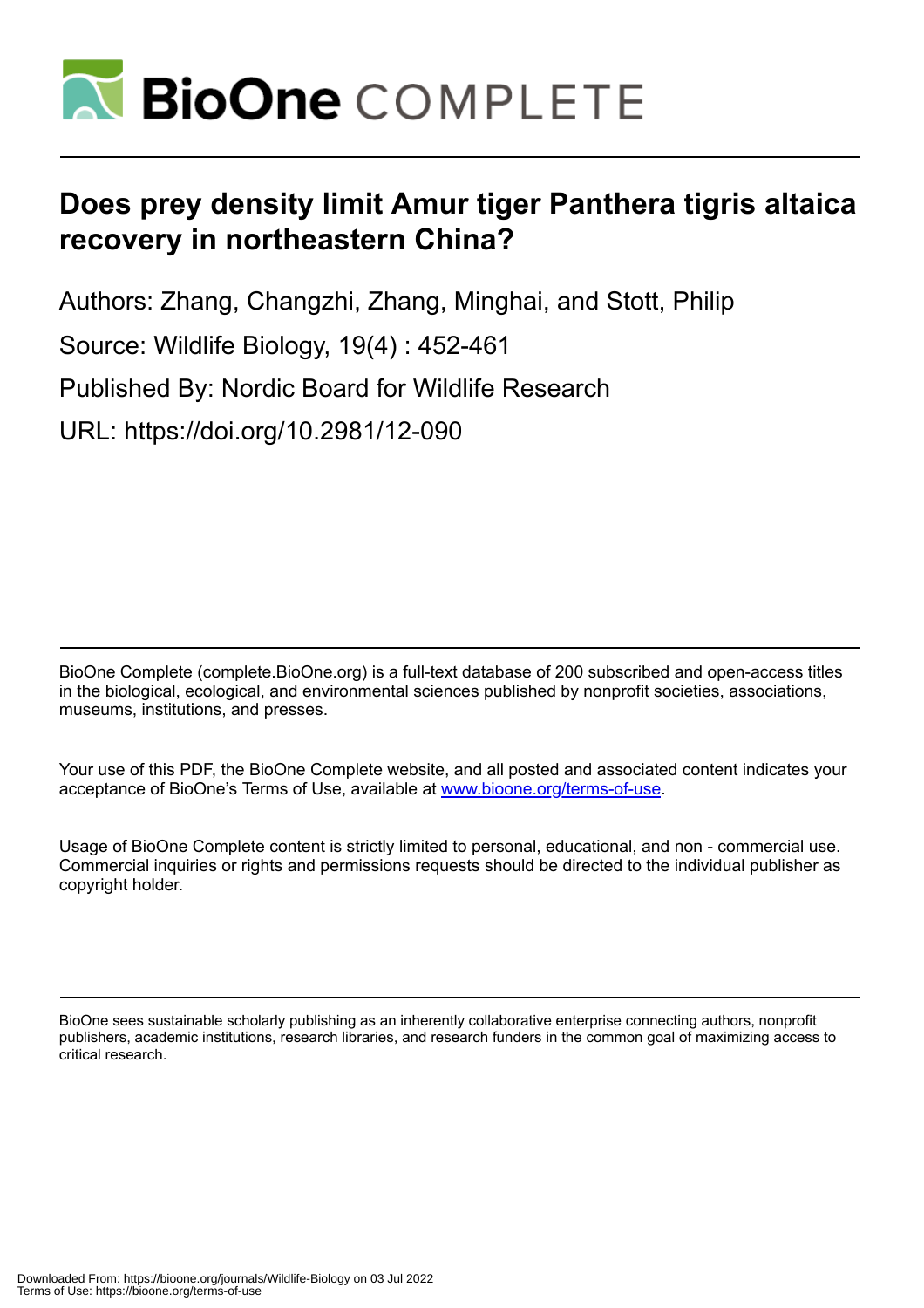## Does prey density limit Amur tiger Panthera tigris altaica recovery in northeastern China?

#### Changzhi Zhang, Minghai Zhang & Philip Stott

A residual population of Amur tigers Panthera tigris altaica probably survives in the eastern Wanda Mountains (EWM) in China, where the main prey species are red deer Cervus elaphus, eastern roe deer Capreolus pygargus and wild boar Sus scrofa ussuricus. We used 53 snow sample plots each containing about 29 km of transects to detect ungulate presence and determined their total density in EWM in 2002 to be 87.9  $\pm$  8.9 kg km<sup>-2</sup>. We then applied these data to three published models that predict the relationship between tiger density and prey biomass density to obtain three estimates of tiger carrying capacity in EWM. Existing estimates of tiger density suggest that tigers were below carrying capacity estimates. Relationships between prey density and tiger density from 15 studies indicate a threshold prey biomass of 195 kg km<sup>-2</sup> (CI: 33-433), below which a tiger population cannot be sustained. We therefore concluded that the EWM population of tigers is in peril. We compared densities between the years 2002 and 2008 using comparable data and found that the EWM populations of the three ungulate prey species all experienced decreases of 40-45%, apparently due to intense poaching. This rapid decline in prey density and pervasive threats to tigers and their prey in the EWM demands immediate and effective protection of ungulate and tiger populations from poaching if tigers are to persist and recover.

Key words: Amur tiger, Capreolus pygargus, carrying capacity, Cervus elaphus, Panthera tigris altaica, poaching, red deer, roe deer, Sus scrofa ussuricus, wild boar

Changzhi Zhang & Minghai Zhang, Northeast Forestry University, College of Wildlife Resources, 26 Hexing Road, Harbin 150040, People's Republic of China - e-mail addresses: amurtiger@126.com (Changzhi Zhang); zhangminghai2004@126. com (Minghai Zhang)

Philip Stott, University of Adelaide, School of Animal and Veterinary Sciences, Roseworthy Campus, Roseworthy, South Australia 5371, Australia - e-mail: philip.stott@adelaide.edu.au

Corresponding author: Minghai Zhang

Received 25 August 2012, accepted 14 July 2013

Associate Editor: R.J. Gutiérrez

The Amur tiger *Panthera tigris altaica* has been classified as Endangered by the International Union for Conservation of Nature (IUCN; Chundawat et al. 2011), and is also a 1st class Protected Wildlife species in China (Wang 1998). In 2005, 430-502 adult or subadult Amur tigers were estimated to live in Russia (Miquelle et al. 2007), with perhaps  $\lt$  20 tigers surviving in China (Li et al. 2001, Yu et al. 2000) and few or none in Korea (Miquelle & Pikunov 2003, Miquelle et al. 2007). Currently, Amur tigers occur at two locations in China: in the Changbaishan Mountains (Miquelle et al. 2010, Li et al. 2010) and in the eastern Wanda Mountains (EWM; Zhang et al. 2005), where a tiger cub was found in 2010, which

indicated the presence of at least one reproducing female.

Large carnivores like tigers can influence the structure of ungulate communities (Karanth et al. 2004), and hence, they may play a pivotal role in maintaining natural ecosystem functions (Sanderson et al. 2006). Concern over the failure of the wild tiger population in northeastern China and elsewhere to recover has generated calls for effective tiger conservation, culminating in the St. Petersburg Declaration, signed by the Heads of Government of the 13 tiger-range countries in November 2010 (Wikramanayake et al. 2011).

Changes in tiger numbers are the ultimate metric in

 $452$   $\circ$ WILDLIFE BIOLOGY 19:4 (2013)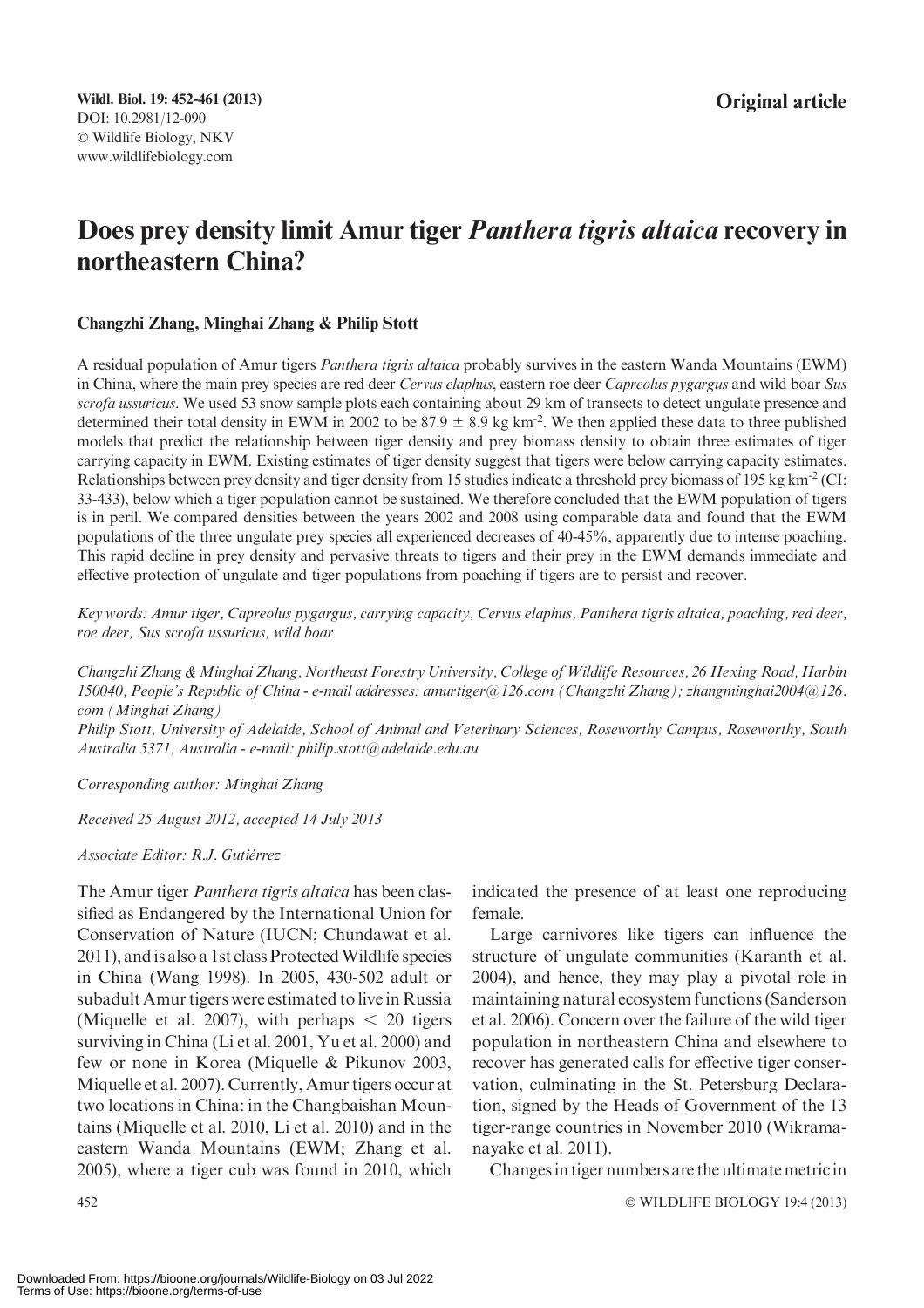assessing the effectiveness of conservation strategies to recover tiger populations. Although there are many methods for monitoring tiger populations, efforts to detect trends in populations with extremely few individuals, such as in northeastern China, can be difficult. In such a situation, monitoring trends in prey levels (Wang 2010) may facilitate assessments of the success of management interventions, because prey depletion is a common threat to tiger populations (Karanth & Stith 1999, Seidensticker 1986). Prey scarcity can affect felids by decreasing the proportion of reproductively active females, delaying the age of first reproduction, reducing litter size, increasing offspring and adult mortalities, increasing home-range size and increasing the numbers of transients and dispersing individuals, all of which are parameters affecting the demographic viability of populations (Fuller & Sievert 2001). One way to determine whether prey scarcity is a factor limiting Amur tiger recovery is to predict how many tigers could theoretically be maintained within an area with a measured prey biomass in order to estimate minimum thresholds for prey abundance (Khorozyan et al. 2008).

Deer (Cervidae) species and wild boar Sus scrofa are the main prey of the tiger (Stöen  $&$  Wegge 1996), but they are difficult to survey using direct counts if detection probability is low, as is the case in northeastern China. However, at higher latitudes, ungulate tracks can be detected in snow (Ma et al. 2001), which in our area lasts for up to five months each year (Wei et al. 2011), and thus allows relative estimates of ungulate abundance to be determined. Absolute densities can be derived from such indices if suitable correction factors are available (Schwarz & Seber 1999).

In the Sikhote-Alin State Biosphere Zapovednik (SABZ) in the Russian Far East and elsewhere in Russia, the Formozov-Malyshev-Pereleshin (FMP) formula has been used to estimate abundances of large mammals (Stephens et al. 2006). However, the FMP requires knowledge of the mean daily distances moved by individuals and the factors affecting daily travel distances, which are not known for these species in northeastern China, although limited data are available for deer in SABZ. An alternative is the traditional Chinese strip-transect method, but its precision is diminished by uncertainty about the width of the strip and the accuracy of the conversion coefficient, which relates the number of tracks to the number of individual ungulates (Piao et al. 1995).

The aims of our study are to quantify ungulate

© WILDLIFE BIOLOGY 19:4 (2013) 453

density in EWM, to use previously published formulae and data derived elsewhere to estimate tiger carrying capacity of the EWM, and to compare our estimates of carrying capacity with records of tiger numbers and prey determined using direct surveys. We used the Sun et al. (1999) sample-plot method for estimating ungulate densities. Based on our estimates, we make recommendations for tiger conservation in the EWM.

## Material and methods

#### Study area

Our study was conducted in a 5,393 km2 area of the eastern Wanda Mountains, China (45°57'-47°05'N;  $132^{\circ}29' - 133^{\circ}57'E$ ; Fig. 1), representing 78% of the land managed by the Dong Fanghong and Yingchun Forestry Bureaus. The climate is characterised by long cold winters and short hot summers. The annual average temperature is  $2.2^{\circ}$ C, and average extreme temperatures range between  $-34.8$  and  $+34.6$ °C. The frost-free period lasts 120 days, from late April to late September. Average annual precipitation ranges between 500 and 800 mm and is concentrated in summer. At lower altitudes, the vegetation is deciduous forest with an overstory of Japanese white birch Betula platyphylla, poplar Populus davidiana, Mongolian oak Quercus mongolica and Manchurian ash Fraxinus mandshurica, whereas at higher altitudes, it is a mixed coniferous-deciduous forest with an overstory of Korean pine Pinus koraiensis, Amur basswood Tilia amurensis, yellow birch B. dahurica and painted maple Acer mono. Ungulates occuring in the EWM are wild boar Sus scrofa ussuricus, red deer Cervus elaphus, eastern roe deer Capreolus pygargus, musk deer Mochus moschiferus and ghoral Nemorhaedus caudatus. Sika deer Cervus nippon and moose Alces alces cameloides no longer occur in the EWM, nor does the Amur leopard Panthera pardus orientalis. The Eurasian lynx  $Lynx$  lynx is present but at a very low density.

#### Estimation of prey density and abundance

Attempts to relate the density of a predator to the biomass of all available prey (e.g. Kawanishi & Sunquist 2004) or of preferred prey (Kiffner et al. 2009) suggested that the biomass of important prey species would allow more robust estimates of an area's carrying capacity for a predator. We therefore estimated the density and abundance of red deer, roe deer and wild boar in the EWM.We focused on these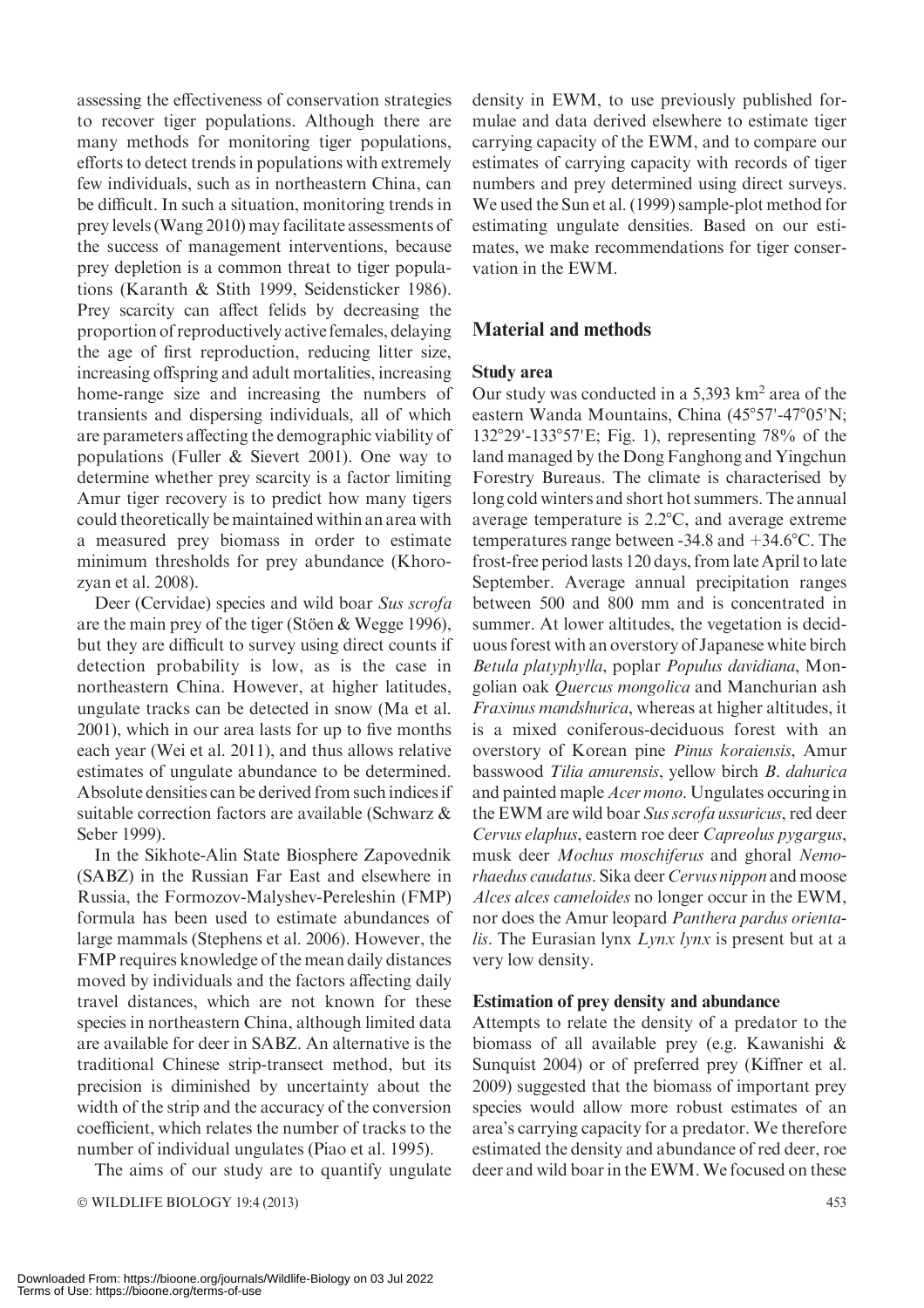

Figure 1.Location of easternWandaMountains in China and the distribution of the survey plots within the forestry farms. The design of the survey plots is shown.

three species because they were shown by Miquelle et al. (1996) to be the most common prey (together representing 90.1% of all kills) of the Amur tiger in the SABZ. We did not count livestock because there were few livestock killed by tiger; our monitoring data showed that about one cattle and one dog was depredated every two years by tigers from 2000 to 2010 in the EWM (C.Z. Zhang & M.H. Zhang, unpubl. data). We used two methods (Carbone & Gittleman 2002, Miquelle et al. 1999) to estimate prey biomass, and in addition, we estimated density and abundance in numerical terms using ungulate survey protocols in general use in northeastern China (Sun 2011).

To survey ungulate density, we delineated habitat types in advance using existing maps of topography, vegetation and history of forest management (as an indicator of successional stage) to create layers in ArcGIS 9.3 (ESRI 2008). We then used 10 km<sup>2</sup> plots to survey ungulate density. To maintain a homogeneous sampling effort over the study area, we surveyed ca 10% of the study area by assigning one to six survey plots to each forestry farm based on the relative size of each forestry farm, resulting in a total of 53 plots. These plots were also evenly distributed among habitat types in proportion to their relative coverage of the study area. Within those constraints, we randomly selected sites and orientations of the survey plots; any plot that was not completely covered in snow was discarded and a replacement

plot was randomly selected. As designed, each survey plot contained five parallel transect lines each 5 km long and 500 m apart, together with two perpendicular transect lines joining the ends of the other lines (see Fig. 1), creating four sectors in each plot.

Personnel involved in the surveys were either forest guards or members of the College of Wildlife Resource, Northeast Forestry University, and had undergone training in species identification based on Ma et al. (2001) data collection protocols. Each data collector had at least three years of field experience in ungulate surveys. The personnel were divided into teams of five with each team undertaking the survey of one plot in each working day. Each plot was only surveyed once, and no survey was undertaken if snow had fallen in the previous 24 hours. The transect lines were surveyed on foot, with the team assembling as a group at the mid-point of one of the end transects. Each member of the team surveyed one of the 5-km long transects, and the individuals responsible for the outer transects also surveyed half of each perpendicular transect as they moved to and from their 5-km transect. Each member carried a GPS unit to record the actual route taken, and calculations were based on actual plot areas, not on the design of the plots. When tracks assessed as  $\leq$  24 hours old were found crossing a transect line, the surveyor recorded the species, the group size and whether the individual or group moved into or out of the plot sector. Animals of the same species were regarded as being in the same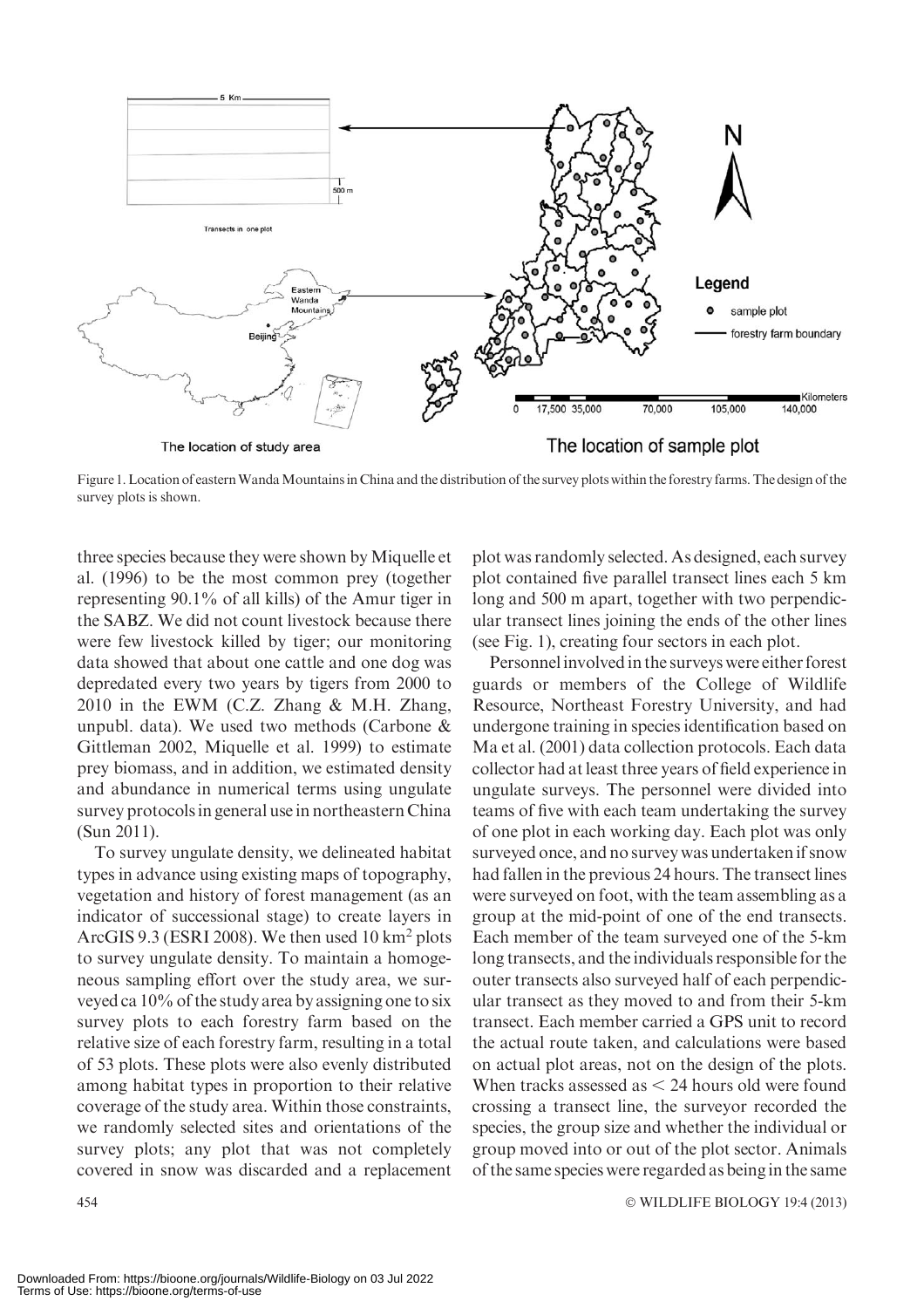group if tracks of equal freshness were within 30 m of each other and travelling in the same direction.

The method was based on several assumptions: that 1) the plots accurately represented the relative proportions of the various habitat types in the study area as a whole, 2) every individual ungulate would cross at least one transect line within the 24-hour period prior to the survey 3) the size of any groups of ungulates would remain constant over the 24-hour period, 4) that animals would not cross the external boundaries of a plot in response to disturbance caused by the personnel, 5) that the personnel could accurately distinguish ungulates to species based on their tracks and 6) that personnel could accurately distinguish between tracks  $<$  24 hours old and tracks  $> 24$  hours old.

For each species, the number of individuals within a plot sector at the time of the survey was determined by subtracting the number of groups of each size category  $(1, 2, 3, \ldots N)$  leaving the sector in a 24-hour period from the number of groups of that size class entering the sector during that period multiplied by that group size, and adding the outcome for each group size category. The number in the plot as a whole was determined by adding the results from each sector, and the density was calculated using that total and the actual area as determined by applying ArcGIS 9.3 to the GPS records. The density in any particular habitat type was mean density of the survey plots within that habitat type, and the density in the study area was taken as the mean density of the habitat type layers weighted according to the proportion of that layer in the study area as a whole as determined using ArcGIS 9.3.

Data on prey density were converted to biomass km-2 using published adult female body weights for northeastern China (red deer: 150 kg; roe deer: 30 kg; wild boar: 120 kg; Liu 2006,Ma 1986, Zhou & Zhang 2011). To account for the proportion of subadults in the prey population, we corrected the biomass by a factor of 0.75, following Schaller (1972). We compared prey density between 2002 and 2008 using data for EWM and prey density in 2008 was derived from Zhou & Zhang (2011).

## Estimations of carrying capacity for tigers based on prey densities

First, we estimated tiger carrying capacity based on Carbone & Gittleman's (2002) model predicting carnivore numbers based on available prey biomass for 25 carnivores (including the tiger) ranging in body weight from 0.14 to 310 kg. This model predicts that

© WILDLIFE BIOLOGY 19:4 (2013) 455

10,000 kg of prey supports  $\sim$  90 kg of a given species of carnivore irrespective of body mass. We assumed that the Eurasian lynx predated almost exclusively on roe deer, and that their impact on prey biomass was minimal. From this rule, we derived the following function as our first model:

$$
\begin{aligned} T_1&=(P_b{*90*100})/(BW_t{*10,000}),\quad \text{ or}\\ T_1&=0.9{*}P_b/BW_t, \end{aligned}
$$

where  $T_1$  is the number of tigers/100 km<sup>2</sup>,  $P_b$  is the ungulate biomass (kg/km<sup>2</sup>) and  $BW_t$  is the mean tiger body weight (kg).

Secondly, we estimated tiger carrying capacity using Karanth et al.'s (2004) simple two-parameter, one-variable (prey abundance) model:

$$
T_2 = A * P_n^b,
$$

where  $T_2$  is the number of tigers/unit area,  $P_n$  is the number of prey animals in the same area, A is the proportion of the prey population killed by tigers in a year and the exponent  $b \leq 1.0$ ) allows for a nonlinear relationship between prey numbers and tiger numbers. Based on field data from tigers in India, Karanth et al. (2004) assessed b as 0.514, but we have followed Treves et al. (2009), who applied the same model to lions in central Africa and proposed that b reflects metabolic scaling factors such as the energetic efficiency with which prey can be converted to predator, and we therefore estimated b to be 0.725, the median of published metabolic weight exponents (0.67-0.78; McNab 1989, White & Seymour 2005, Carbone et al. 2007). For A, Karanth et al. (2004) divided the number of prey killed by each tiger annually (50) by the proportion of available prey tigers annually removed (10%), but we express densities per 100 km<sup>2</sup> for tigers and per km<sup>2</sup> for prey so our second model is therefore:

$$
T_2=0.2\!\ast\! P_d^{0.725},
$$

where  $T_2$  is the number of tigers/100 km<sup>2</sup> and P<sub>d</sub> is the ungulate density (number of individuals/km<sup>2</sup>).

Thirdly, we estimated tiger carrying capacity by applying Miquelle et al.'s (1999) formula, derived from their review of tiger densities and prey biomass densities at four sites. The formula is:

$$
P_b = -256.3 + 476.5 \times T_3, \text{ or}
$$
  
\n
$$
T_3 = (P_b + 256.3)/476.5,
$$

where  $T_3$  is the number of tigers/100 km<sup>2</sup> and  $P_b$  is the prey biomass (kg/km<sup>2</sup>).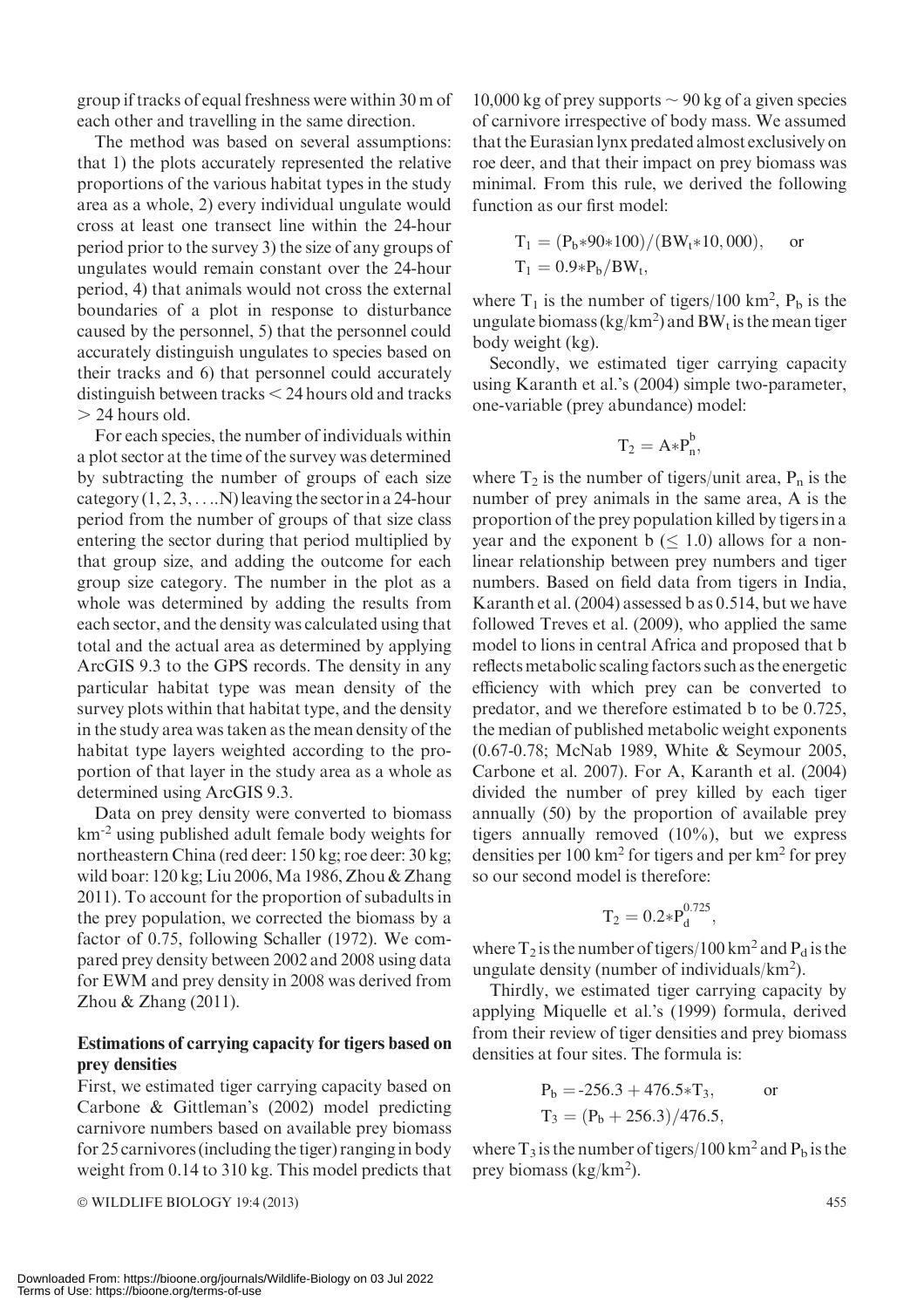If there is any prey in the region, no matter how sparse, these three models will always yield a positive result. However, there is likely a point at which the energetic cost of searching a very large area will exceed the yield from a single kill. We sought a threshold effect by reviewing literature reporting both tiger density and the density of prey biomass, regressed tiger density as the dependent variable against Ln density of prey biomass as the independent variable, obtained the regression formula and used our data on ungulate biomass from our field survey in EWM to estimate the tiger carrying capacity in the region  $(T_4$ ; individuals/100 km<sup>2</sup>). Our fourth model is therefore:

$$
T_4 = A * LnP_b + C,
$$

where  $T_4$  is the tiger density (individuals/100 km<sup>2</sup>),  $P_b$ is the prey biomass  $(kg/km^2)$ , A is the slope of the regression and C is the y intercept.

Data were available from 15 areas (Table 1), but for some areas, data were recalculated to make it comparable. In each case, we assumed that the relationship between tiger density and prey density was not distorted by anthropogenic influences. We calculated the density estimates for the Royal Chitwan National Park based on the data on home range and social organisation reported by Sunquist (1981), yielding tiger density estimates of 5.8-8.7 tigers/100 km2 . For these data, and for the range of

0.6-1.4 tigers reported per 100 km2 in SABZ by Miquelle et al. (1999), we used the mean of the range. Cubs  $\lt$  1 year old were not included from the camera-trapping data on tiger density for all 13 of the other sites, but Karanth & Stith (1999) suggest that cubs may form 25% of a normal tiger population. We relied on this percentage to estimate total tiger densities for these 13 sites.

#### Direct estimations of tiger abundance

Sun et al. (1999) and Zhou et al. (2008) estimated 4-5 tigers in EWM in 1999 and 2008, respectively. We assumed that the number present in the winter of 2002/03 was also 4-5, and therefore that the density was 0.076-0.095 tigers 100 km-2.

## **Results**

#### Estimation of prey density and abundance

In the 53 snow sample plots, 1,545.62 km of transects were surveyed, and 452 red deer, 1,245 roe deer and 827 wild boar tracks  $\leq$  24 hours old were recorded. We calculated densities of red deer  $(0.2010 \pm 0.0270$ km<sup>-2</sup>), roe deer (0.4980  $\pm$  0.0436 km<sup>-2</sup>) and wild boar  $(0.3423 \pm 0.0275 \text{ km}^2)$ . Converting these density estimates to biomass, we calculated total ungulate biomass to be  $87.9 \pm 8.9$  kg km<sup>-2</sup>.

Table 1. Tiger density and Ln (preferred ungulate biomass) from selected national parks (NP) and reserves in Asia.

| Site                            | Country   | Tiger density<br>$N$ 100 km <sup>-1</sup> | Ln   | Source                                |
|---------------------------------|-----------|-------------------------------------------|------|---------------------------------------|
| Kaziranga NP                    | India     | 22.40                                     | 8.33 | Karanth & Stith 1999                  |
| Bandipur NP                     | India     | 16.00                                     | 8.61 | Karanth & Nichols 2000                |
| Kanha NP                        | India     | 15.60                                     | 8.19 | Karanth & Stith 1999                  |
| Nagarahole NP                   | India     | 15.33                                     | 8.57 | Karanth & Stith 1999                  |
| Ranthambhore NP                 | India     | 15.28                                     | 8.65 | Karanth & Nichols 2000                |
| Royal Chitawan NP               | Nepal     | 7.25                                      | 7.07 | Sunquist 1981                         |
| Rajaji NP                       | India     | 6.83                                      | 8.48 | Harihar et al. 2009                   |
| Pench NP                        | India     | 5.47                                      | 8.58 | Karanth & Stith 1999                  |
| Bhadra NP                       | India     | 4.56                                      | 7.54 | Karanth & Nichols 2000                |
| Merapoh, Taman Negara NP        | Malaysia  | 2.64                                      | 5.78 | Kawanishi & Sunquist 2004             |
| Kuala Koh, Taman Negara NP      | Malaysia  | 2.48                                      | 5.54 | Kawanishi & Sunquist 2004             |
| Bukit Barisan Selatan NP        | Indonesia | 2.08                                      | 5.98 | O'Brien et al. 2003                   |
| Kuala Terengan, Taman Negara NP | Malaysia  | 1.47                                      | 5.29 | Kawanishi & Sunquist 2004             |
| Sikhote-Alin Zapovednik         | Russia    | 1.00                                      | 5.72 | prey; Stephens et al. 2006            |
|                                 |           |                                           |      | tiger; Miquelle et al. 1999           |
| Jigme Singye Wangchuck NP       | Bhutan    | 0.69                                      | 5.78 | prey; Wang & Macdonald 2009a          |
|                                 |           |                                           |      | tiger density; Wang & Macdonald 2009b |

Ungulate body weight from Schaller 1967, Karanth & Sunquist 1992, Medway 1978, Reddy et al. 2004, Seidensticker 1976, Tamang 1979, Prater 1971, Eisenberg & Seidensticker 1976, Karanth & Sunquist 1992, Bagchi et al. 2003.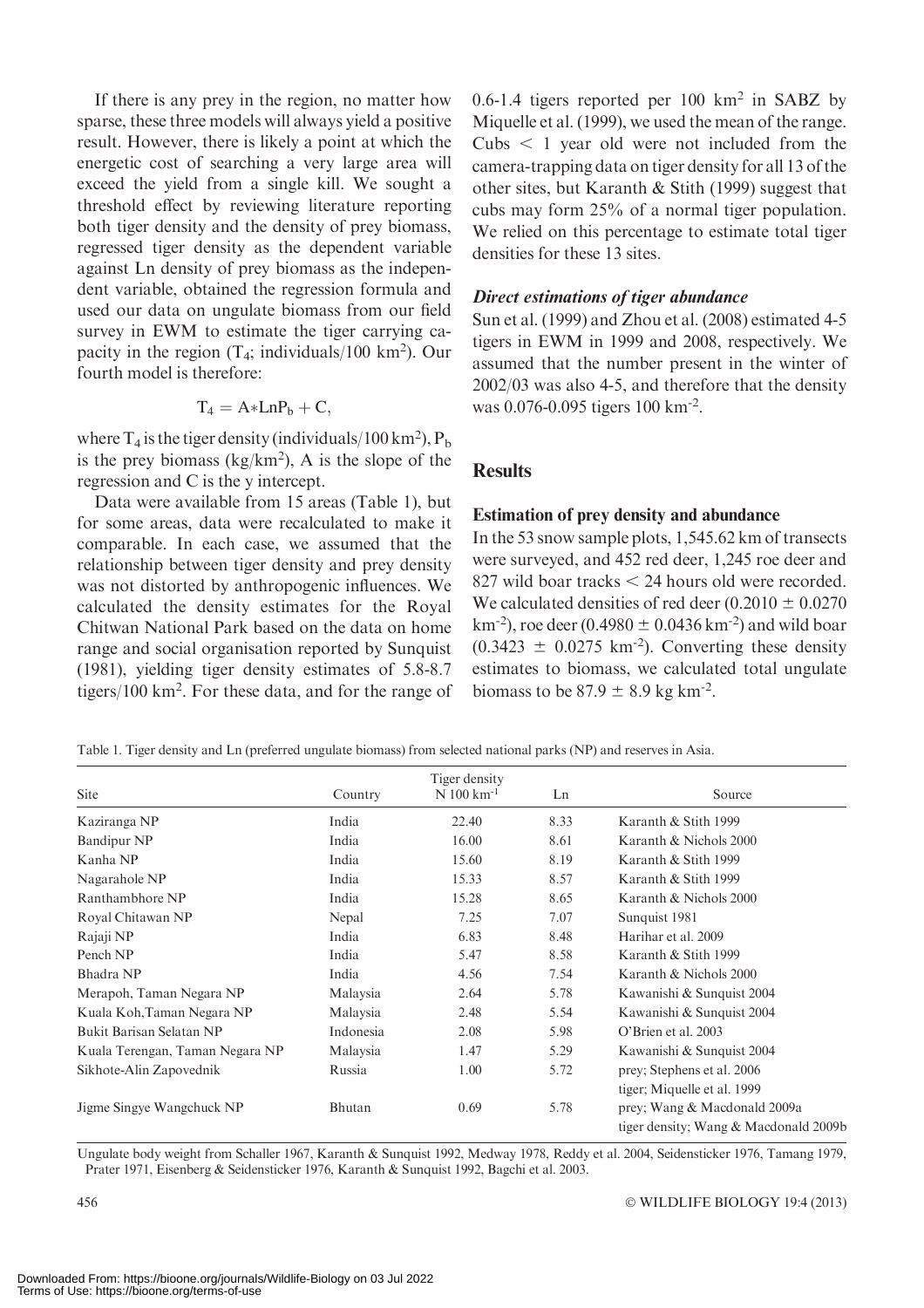|                       |                   | Method; mean (95% confidence intervals) |                   |  |  |  |  |
|-----------------------|-------------------|-----------------------------------------|-------------------|--|--|--|--|
|                       | $T_1$             | $T_{2}$                                 | T <sub>3</sub>    |  |  |  |  |
|                       | Carbone $\&$      | Karanth                                 | Miquelle          |  |  |  |  |
|                       | Gittleman         | et al.                                  | et al.            |  |  |  |  |
|                       | (2002)            | (2004)                                  | (1999)            |  |  |  |  |
| Tiger capacity        | 0.395             | 0.206                                   | 0.676             |  |  |  |  |
| $100 \text{ km}^{-2}$ | $(0.356 - 0.435)$ | $(0.192 - 0.220)$                       | $(0.662 - 0.690)$ |  |  |  |  |

Table 2. Tiger carrying capacity in the eastern Wanda Mountains estimated by three methods  $(T_1, T_2 \text{ and } T_3)$  based on available biomass of ungulate prey.

## Estimates of carrying capacity based on prey densities

Estimates of tiger carrying capacity in EWM based on available biomass of ungulate prey varied from 0.20 to 0.67 tigers/100 km2 (Table 2).

There was a significant relationship between tiger density and Ln transformed ungulate biomass  $(F =$ 22.25, N = 15, P = 0.0004, R<sup>2</sup> = 0.6312; Fig. 2). The relationship is described by:

$$
T_4 = 4.101 * Ln(P_b) - 21.63,
$$

where  $P_b$  is ungulate biomass in kg km<sup>-2</sup> and  $T_4$  is the supported tiger density in numbers of tigers per 100 km<sup>-2</sup>. The P<sub>b</sub> intercept when  $T_4 = 0$  is at 195 (CI: 33-433) kg km-2.

#### **Discussion**

Estimates of the relationship between prey biomass and tiger density are fraught with uncertainty because tiger numbers may have been artificially depressed by poaching in some areas and because the impact of tigers on the prey populations would be confounded by the impact of any sympatric competing predator (Karanth et al. 2004). Because the Amur leopard is now extinct in the eastern Wanda Mountains and the Eurasian lynx is extremely rare, the tiger carrying capacity of the ungulate populations in the mountains could be 50% higher than estimates for Bengal tiger  $P$ .  $t$ . tigris, which is in broad sympatry with other large predators such as the Indian leopard P. p. fusca and the dhole Cuon alpines(Karanth et al. 2004). The Amur leopard is also not present in Sikhote-Alin Zapovednik, and so the estimate of carrying capacity using data from Miquelle et al. (1999) may more closely approximate the actual carrying capacity in the EWM. Nevertheless, even the carrying capacity estimated according to the Karanth et al. (2004) model  $(T_2, 10-11)$  tigers), was



Figure 2. Relationship between tiger density and biomass of important ungulate prey for 15 areas in Asia. The relationship is described by the equation: tiger density  $= 4.1012$  Ln (preferred ungulate biomass) - 21.626;  $R^2 = 0.61507$ .

greater than the observed abundance (4-5 tigers; Zhou et al. 2008). The estimate based on the Carbone & Gittleman (2002) general carnivore model  $(T_1, 19$ -23 tigers) was also much higher than the direct measures.

Given that the estimates of carrying capacity (our study) were above the direct records of tiger abundance (Zhou et al. 2008) in the eastern Wanda Mountains, and given that tiger poaching and illegal killing are well-known problems across the range of the tiger, it might seem reasonable to conclude that our study provides indirect evidence of some adverse influence such as poaching acting directly on the tiger population. However, extrapolation of the regression of the relationships between tiger density and prey biomass at 15 sites suggested a threshold effect, with tiger density dropping to zero at a prey biomass of 195 kg km-2 (see Fig. 2). We calculated the 2002 prey biomass in EWM as 88 kg km-2, which is below the mean but within the confidence interval of the regression.

During our field survey, we frequently encountered indications of the presence of poachers (e.g. camps, human tracks and snares). Subsistence poaching of red and roe deer and wild boar using cable snares and poison, supplemented by hunting with hounds for wild boar, is responsible for 88% of ungulate mortality in the Wanda Mountains as a whole (Zhou  $&$  Zhang 2011); the density of prey is therefore below carrying capacity, and much lower than densities reported for Sikhote-Alin Zapovednik in Russia (Stephens et al. 2006).

A population viability analysis has indicated that

© WILDLIFE BIOLOGY 19:4 (2013) 457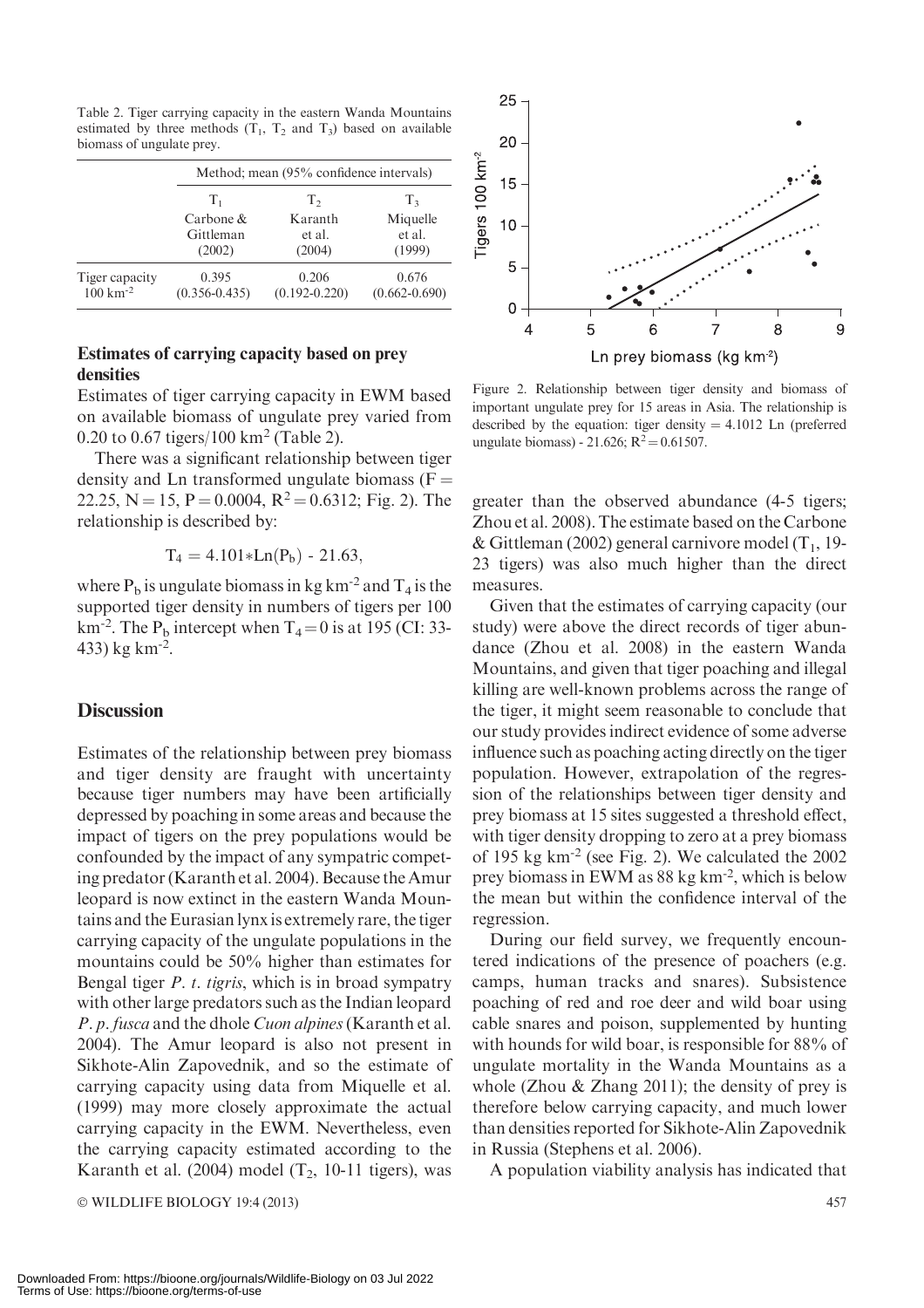the Amur tiger is highly sensitive to prey scarcity (Tian et al. 2011). Felids respond to decreasing prey density by increasing foraging effort (Eurasian lynx; Schmidt 2008, Geoffroy's cat Leopardus geoffroyi; Pereira 2010) and are forced to travel longer distances with lower hunting success (Eurasian lynx; O'Donoghue et al. 1998), negatively impacting on their energy balance. As prey density declines, there should be a threshold at which point the increased energetic demands of hunting are not matched by the energy yield from the kills, leading ultimately to energy depletion and starvation. Such an outcome has been observed in response to an 88% reduction in the availability of European hares Lepus europaeus for Geoffroy's cat (Pereira 2010). López-Bao et al.  $(2010)$  concluded that a rabbit density of 50 km<sup>-2</sup> was required to sustain Iberian lynx Lynx pardinus. Although the density of prey for the Amur tiger was within the confidence limits for tiger persistence in the EWM, it was below the calculated threshold in 2002, and more so in 2008.

We have made assumptions that must temper our conclusions. One assumption is that the deer and tiger populations at the 15 sites used for the regression analysis were all at equilibrium, but poaching of both ungulates (Jathanna et al. 2003) and tigers (Gopal et al. 2010), and the presence of competing carnivores such as the leopard (Karanth et al. 2004) means that the relationship between the tigers and the ungulates are confounded, and without human predation, prey density and carrying capacity for tigers would likely be greater (Karanth et al. 2004). To compare ungulate densities in EWM between 2002 and 2008, we assumed that the mean densities in the whole of the area that we surveyed and in the eastern portion of the area that was surveyed by Zhou et al. (2011) were the same, but the eastern portion subjectively appears to be a superior ungulate habitat. Also, the ungulate density-survey method traditionally used in China and Russia is based on distinguishing 24-hour old snow tracks from older tracks, but overnight refreezing obscures the distinction, adding an element of uncertainty to the counts. Although tracks made during morning crepuscular activity are readily distinguishable during the day (Ginsberg et al. 2002), we persisted with the traditional method to allow results to be compared between studies. The direct counts of tigers are also subject to underestimation because they rely on opportunistic findings by a network of observers (Smirnov & Miquelle 1999).

## **Conclusion**

Poaching of tigers is generally considered to be a threat to the persistence of tigers (e.g. Miller et al. 2011), but Karanth & Stith (1999) and Karanth et al. (2004) have clearly demonstrated that prey depletion can be an equal threat. Therefore, poaching of the prey on which the tiger populations depend is as important as poaching of tigers themselves. We conclude that the tiger population in the eastern Wanda Mountains is in peril because the density of the prey species is below the threshold density necessary to support a tiger population. Intensive poaching of ungulates, evidenced by the frequency at which snares are found in the mountains, must be controlled if the tiger population is to survive.

Acknowledgements - our study was funded by the Rhinoceros and Tiger Conservation Fund (Agreement No. 98210- 2-G191) andWWF Kathryn Fuller Science for Nature Fund for PhD of tiger research (Agreement No. RY08). We thank E. Zhang, T.Wang, and D.Miquelle (Wildlife Conservation Society), and D.G. Pikunov and I.G. Nikolaev (Russian Academy of Sciences), for help given throughout this project. In addition, we appreciate help from the staff of Heilongjiang General Bureau of Forest Industry and Heilongjiang Provincial Department, especially H. Dong. We also thank the professional staff, guides and drivers of Dong Fanghong Forest Bureau and Yingchun Forest Bureau. Finally, we thank Matt Hayward and an anonymous reviewer who provided thorough and thoughtful input that greatly improved our manuscript.

## References

- Bagchi, S., Goyal, S.P. & Sankar, K. 2003: Prey abundance and prey selection by tigers (Panthera tigris) in a semi-arid, dry deciduous forest in western India. - Journal of Zoology (London) 260: 285-290.
- Carbone, C. & Gittleman, J.L. 2002: A common rule for the scaling of carnivore density. - Science 295: 2273-2276.
- Carbone, C., Teacher, A. & Rowcliffe, J.M. 2007: The costs of carnivory. - Plos Biology 5: 363-368.
- Chundawat, R.S., Habib, B., Karanth, U., Kawanishi, K., Ahmad Khan, J., Lynam, T., Miquelle, D., Nyhus, P., Sunarto, S., Tilson, R. & Wang, S. 2011: Panthera tigris. - In: IUCN 2012; IUCN Red List of Threatened Species. Version 2012.2. Available at: http:// www.iucnredlist.org (Last accessed on 4 May 2013).
- Eisenberg, J.F. & Seidensticker, J. 1976: Ungulates in southern Asia: a consideration of biomass estimates for selected habitats. - Biological Conservation 10: 293-308.
- ESRI 2008: ArcGis version 8.3 ESRI, Redlands, California, USA.

 $458$   $\circ$ WILDLIFE BIOLOGY 19:4 (2013)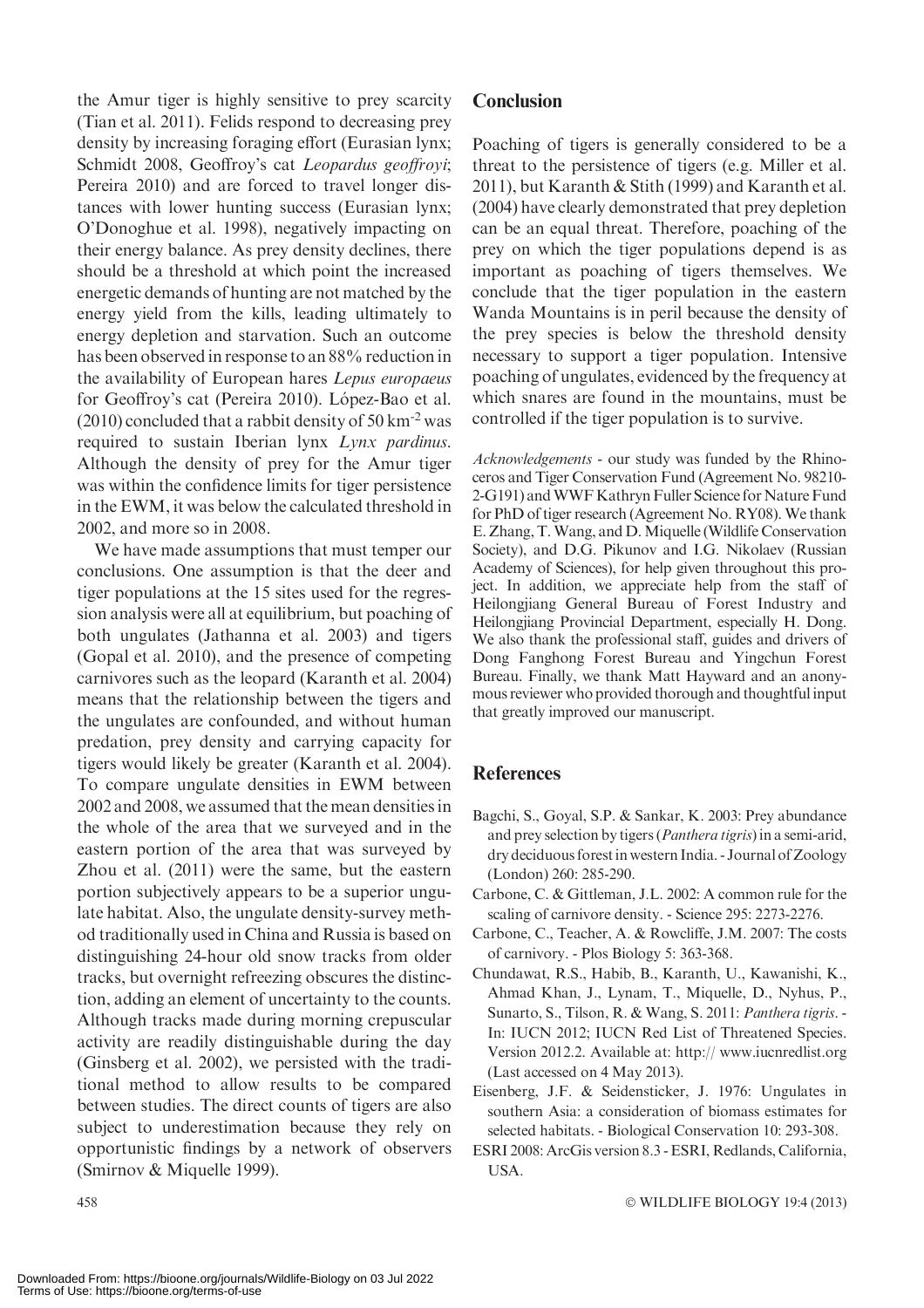- Fuller, T.K. & Sievert, P.R. 2001: Carnivore demography and the consequences of changes in prey availability. - In: Gittleman, J.L., Funk, S.M., Macdonald, D.W. & Wayne, R.K. (Eds.); Carnivore Conservation. Cambridge University Press, Cambridge, UK, pp. 163-178.
- Ginsberg, J., Miquelle, D. & Zhang, E.D. 2002: Coordination of efforts to survey ungulate across the range of the Amur tiger - Final Report. - US Fisheries and Wildlife Service, 30 pp.
- Gopal, R., Qureshi, Q., Bhardwaj, M., Singh, R.K.J. & Jhala, Y.V. 2010: Evaluating the status of the endangered tiger Panthera tigris and its prey in Panna Tiger Reserve, Madhya Pradesh, India. - Oryx 44: 383-389.
- Harihar, A., Pandav, B. & Goyal, S.P. 2009: Responses of tiger (Panthera tigris) and their prey to removal of anthropogenic influences in Rajaji National Park, India. - European Journal of Wildlife Research 55: 97-105.
- Jathanna, D., Karanth, K.U. & Johnsingh, A.J.T. 2003: Estimation of large herbivore densities in the tropical forests of southern India using distance sampling. - Journal of Zoology (London) 261: 285-290.
- Karanth, K.U. & Nichols, J.D. 2000: Ecological status and conservation of tigersin India. Final technical report to the Division of International Conservation, US Fish and Wildlife Service, Washington, DC; Wildlife Conservation Society, New York; Center for Wildlife Studies, Bangalore, India. - US Fish and Wildlife Service, Washington, USA, 115 pp.
- Karanth, K.U., Nichols, J.D., Kumar, N.S., Link, W.A. & Hines, J.E. 2004: Tigers and their prey: Predicting carnivore densities from prey abundance. - In: Orians, G.H. (Ed.); Proceedings of the National Academy of Sciences of the United States of America 101: 4854-4858.
- Karanth, K.U. & Stith, B.M. 1999: Prey depletion as a critical determinant of tiger population viability. - In: Seidensticker, J., Christie, S. & Jackson, P. (Eds.); Riding the tiger: tiger conservation in human-dominated landscapes. Cambridge University Press, Cambridge, UK, pp. 100-113.
- Karanth,K.U. & Sunquist,M.E. 1992: Population structure, density and biomass of large herbivores in the tropical forests of Nagarhole, India. - Journal of Tropical Ecology 8: 21-35.
- Kawanishi, K. & Sunquist, M.E. 2004: Conservation status of tigers in a primary rainforest of peninsular Malaysia. - Biological Conservation 120: 329-344.
- Khorozyan, I.G., Malkhasyan, A.G. & Abramov, A.V. 2008: Presence-absence surveys of prey and their use in predicting leopard (Panthera pardus) densities: a case study from Armenia. - Integrative Zoology 3: 322-332.
- Kiffner, C., Meyer, B., Muhlenberg, M. & Waltert, M. 2009: Plenty of prey, few predators: what limits lions *Panthera* leo in Katavi National Park, western Tanzania? - Oryx 43: 52-59.
- Li, T., Jiang, J.S.,Wu, Z.G., Han, X.D.,Wu, J.C. & Yang, X. 2001: Survey of Amur tiger in Jilin Province. (In Chinese

© WILDLIFE BIOLOGY 19:4 (2013) 459

with an English summary.) - Acta Theriologica Sinica 21: 1-6.

- Li, Z., Zimmerman, F., Hebblewhite, M., Purekhovsky, A., Morschel, F., Chunquan, Z. & Miquelle, D. 2010: Study on the potential tiger habitat in the Changbaishan Area, China. - China Forestry Publishing House, Beijing, China, 88 pp.
- Liu, Q.X. 2006: Population viability analysis of red deer in Wandashan Forestry Area. (In Chinese with an English summary.) - M.Sc. thesis, Northeast Forestry University, China, 59 pp.
- López-Bao, J.V., Rodríguez, A. & Palomares, F. 2010: Abundance of wild prey modulates consumption of supplementary food in the Iberian lynx. - Biological Conservation 143: 1245-1249.
- Ma, S.L., Ma, X.F. & Shi, W.Y. 2001: A guide to mammal tracking in China. - China Forestry Publishing House, Beijing, China, 270 pp. (In Chinese).
- Ma, Y.Q. 1986: Mammals of Heilongjiang Province. Science and Technology Press, China, 520 pp. (In Chinese).
- McNab, B.K. 1989: Basal rate of metabolism, body size, and food habits in the Order Carnivora. - In: Gittleman, J.L. (Ed.); Carnivore behavior, ecology and evolution. Comstock Associates, Ithaca, New York, USA, pp. 335-354.
- Medway, L. 1978: The wild mammals of Malaya (peninsular Malaysia) and Singapore. 2nd edition. - Oxford University Press, Petaling Jaya, Malaysia, 156 pp.
- Miller, C.S., Petrunenko, Y.K., Goodrich, J.M., Hebblewhite, M., Seryodkin, I.V. & Miquelle, D.G. 2011: Translocation a success, but poaching remains a problem for Amur tigers. - Cat News 55: 22-25.
- Miquelle, D.G., Goodrich, J.M., Kerley, Pikunov, L.L. Dunishenko, D.G. Yu, M., Aramiliev, V.V., Smirnov, E.N., Nikolaev, I.G., Salkina, G.P. Zhang, E., Seryodkin, I.V., Carroll, C., Gapanov, V.V., Fomenko, P.V., Kostyria, A.V., Murzin, A.A., Quigley, H.B. & Hornocker, M.G. 2010: Science-based conservation of Amur tigers in Russian Far East and Northeast China. - In: Tilson, R. & Nyhus, P. (Eds.); Tigers of theWorld. Noyes Press, New Jersey, USA, pp. 399-419.
- Miquelle, D.G. & Pikunov, D.G. 2003: Status of the Amur tiger and far eastern leopard. - In: Newell, J.P. (Ed.); The Russian Far East: A reference guide for conservation and development. Daniel and Daniel Publishers, McKinleyville, California, USA, pp. 106-109.
- Miquelle, D.G., Pikunov, D.G., Dunishenko, Y.M., Aramilev, V.V., Nikolaev, I.G., Abramov, V.K., Smirnov, E.N., Salkina, G.P., Seryodkin, I.V., Gaponov, V.V., Fomenko, P.V., Litvinov, M.N., Kostyria, A.V., Yudin, V.G., Korkishko, V.G. & Murzin, A.A. 2007: 2005 Amur tiger census. - Cat News 46: 14-16.
- Miquelle, D.G., Smirnov, E.N., Merrill, T.W., Myslenkov, A.E., Quigley, H.B., Hornocker, M.G. & Schleyer, B. 1999: Hierarchical spatial analysis of Amur tiger relationships to habitat and prey. - In: Seidensticker, J., Christie, S.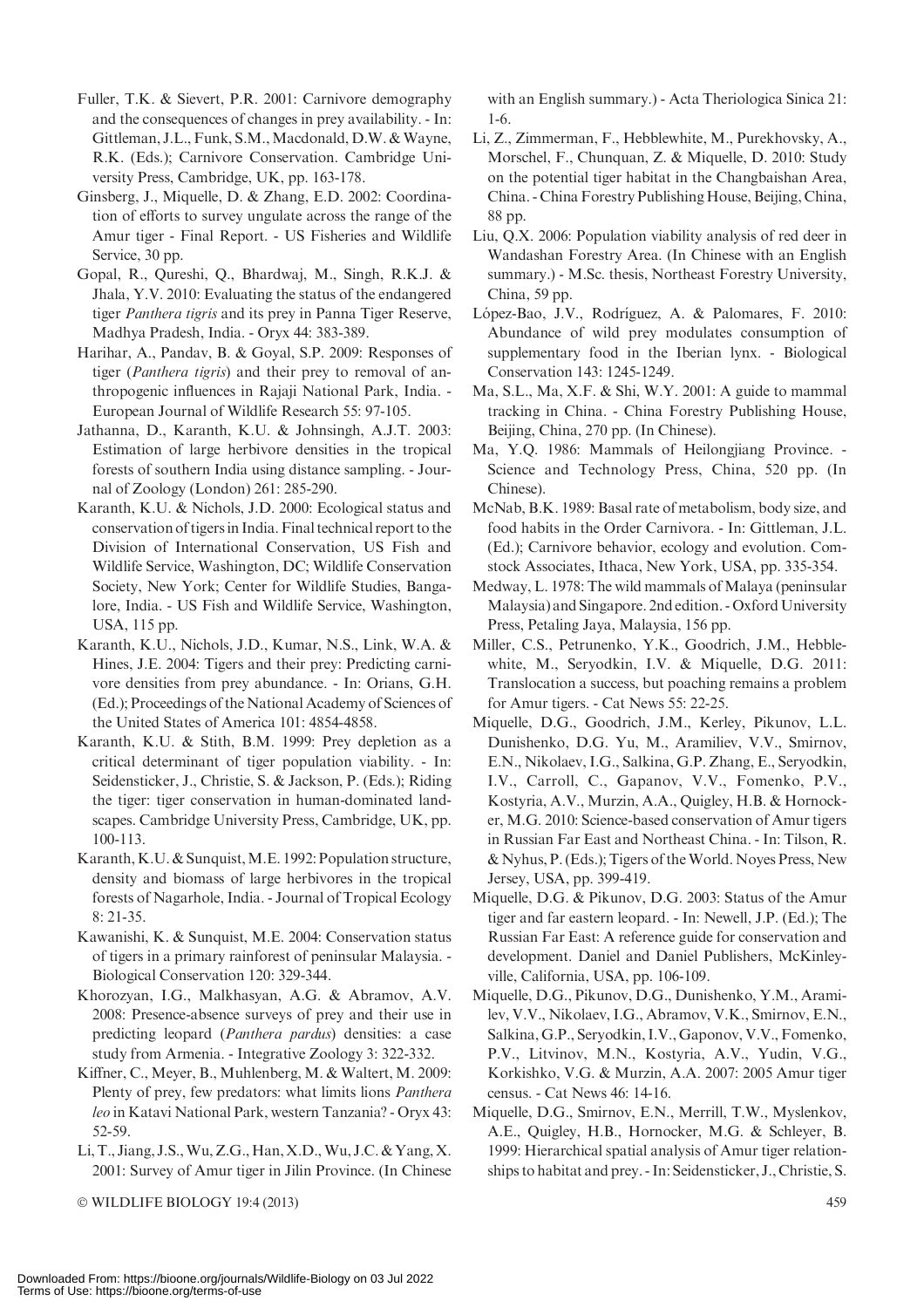& Jackson, P. (Eds.); Riding the Tiger: Tiger conservation in human-dominated landscapes. Cambridge University Press, Cambridge, UK, pp. 71-99.

- Miquelle, D.G., Smirnov, E.N., Quigley, H.G., Hornocker, M.G., Nikolaev, I.G. & Matyushkin, E.N. 1996: Food habits of Amur tigers in Sikhote-Alin Zapovednik and the Russian Far East, and implications for conservation. - Journal of Wildlife Research 1: 138-147.
- O'Brien, T.G., Kinnaird, M.F. & Wibisono, H.T. 2003: Crouching tigers, hidden prey: Sumatran tiger and prey populations in a tropical forest landscape. - Animal Conservation 6: 131-139.
- O'Donoghue, M., Boutin, S., Krebs, C.J., Zuleta, G., Murray, D.L. & Hofer, E.J. 1998: Functional responses of coyotes and lynx to the snowshoe hare cycle. - Ecology 79: 1193-1208.
- Pereira, J.A. 2010: Activity pattern of Geoffroy's cats (Leopardus geoffroyi) during a period of food shortage. - Journal of Arid Environments 74: 1106-1109.
- Piao, R., Guan, G. & Zhang, M. 1995: Population size and distribution of moose in China. - Acta Theriologica Sinica 15: 11-16. (In Chinese).
- Prater, S.H. 1971: The book of Indian animals. 3rd edition. Bombay Natural History Society, Bombay, India, 324 pp.
- Reddy, H.S., Srinivasulu, C. & Rao, K.T. 2004: Prey selection by the Indian tiger (Panthera tigris tigris) in Nagarjunasagar Srisailam Tiger Reserve, India. - Mammalian Biology 69: 384-391.
- Sanderson, E., Forrest, J., Loucks, C., Ginsberg, J., Dinerstein, E., Seidensticker, J., Leimgruber, P., Songer, M., Heydlauff, A., O'Brien, T., Bryja, G., Klenzendorf, S. & Wikramanayake, E. 2006: Setting priorities for the conservation and recovery of wild tigers: 2005-2015. The Technical Assessment. - WCS, WWF, Smithsonian Institute, and NFWF-STF., New York and Washington, USA, 50 pp.
- Schaller, G.B. 1967: The Deer and the Tiger. University of Chicago Press, Chicago, Illinois, USA, 370 pp.
- Schaller, G.B. 1972: The Serengeti lion. University of Chicago Press, Chicago, Illinois, USA, 480 pp.
- Seidensticker, J. 1976: Ungulate populations in Chitawan Valley, Nepal. - Biological Conservation 10: 183-210.
- Seidensticker, J. 1986: Large carnivores and the consequences of habitat insularization: ecology and conservation of tigers in Indonesia and Bangladesh. - In: Miller, S.D. & Everett, D.D. (Eds.); Cats of the world: biology, conservation and management. National Wildlife Federation, Washington, USA, 501 pp.
- Schmidt, K. 2008: Behavioural and spatial adaptation of the Eurasian lynx to a decline in prey availability. - Acta Theriologica 53: 1-16.
- Schwarz, C.J. & Seber, G.A.F. 1999: Estimating animal abundance: Review III. - Statistical Science 14: 427-456.
- Smirnov, E.N. & Miquelle, D.G. 1999: Population dynamics of the Amur tiger in Sikhote-Alin State Biosphere Reserve.
- In: Seidensticker, J., Christie, S. & Jackson, P. (Eds.);

Riding the tiger: tiger conservation in human-dominated landscapes. Cambridge University Press, Cambridge, UK, pp. 61-70.

- Stephens, P.A., Zaumyslova, O.Y., Miquelle, D.G., Myslenkov, A.I. & Hayward, G.D. 2006: Estimating population density from indirect sign: track counts and the Formozov-Malyshev-Pereleshin formula. - Animal Conservation 9: 339-348.
- Stöen, O.G. & Wegge, P. 1996: Prey selection and prey removal by tiger (*Panthera tigris*) during the dry season in lowland Nepal. - Mammalia 60: 363-373.
- Sun, B.G., Yu, X.C., Zhang, E.D., Sun, H.Y. & Guan, G.S. 1999: A survey of the Amur tigers and far eastern Leopards in Eastern Heilongjiang Province in 1999. - International Cooperation Research Report. Wildlife Research Institute of Heilongjiang Province, Harbin, China, pp. 9-13.
- Sun, H. 2011: Monitoring techniques using a Big Plot sample method for ungulates and other species of mammals. - Forestry Science and Technology 6: 33-35. (In Chinese).
- Sunquist, M.E. 1981: The social organization of tigers Panthera tigris in Royal Chitwan National Park, Nepal. - Smithsonian Contributions to Zoology 336: 1-98.
- Tamang, K.M. 1979: Population characteristics of the tiger and its prey. - International Symposium on the Tiger, New Delhi, India, p. 23.
- Tian, Y., Wu, J.G., Smith, A.T., Wang, T.M., Kou, X.J. & Ge, J.P. 2011: Population viability of the Siberian tiger in a changing landscape: going, going and gone? - Ecological Modelling 222: 3166-3180.
- Treves, A., Plumptre, A.J., Hunter, L.T.B. & Ziwa, J. 2009: Identifying a potential lion Panthera leo stronghold in Queen Elizabeth National Park, Uganda, and Parc National des Virunga, Democratic Republic of Congo. - Oryx 43: 60-66.
- Wang, S. 1998: China Red Data Book of Endangered Animals. - Science Press of China, Beijing, China, 417 pp.
- Wang, S.W. 2010: Estimating population densities and biomass of ungulates in the temperate ecosystem of Bhutan. - Oryx 44: 376-382.
- Wang, S.W. & Macdonald, D.W. 2009a: Feeding habits and niche partitioning in a predator guild composed of tigers, leopards and dholes in a temperate ecosystem in central Bhutan. - Journal of Zoology (London) 277: 275-283.
- Wang, S.W. & Macdonald, D.W. 2009b: The use of camera traps for estimating tiger and leopard populations in the high altitude mountains of Bhutan. - Biological Conservation 142: 606-613.
- Wei, Z., Jin, H.J., Zhang, J.M., Yu, S.P., Han, X.J., Ji, Y.J., He, R.X. & Chang, X.L. 2011: Prediction of permafrost changes in northeastern China under a changing climate. - Science China-Earth Sciences 54: 924-935. (In Chinese).
- White, C.R. & Seymour, R.S. 2005: Allometric scaling of mammalian metabolism. - Journal of Experimental Biology 208: 1611-1619.
- Wikramanayake, E., Dinerstein, E., Seidensticker, J.,

WILDLIFE BIOLOGY 19:4 (2013)

 $460$   $\circ$